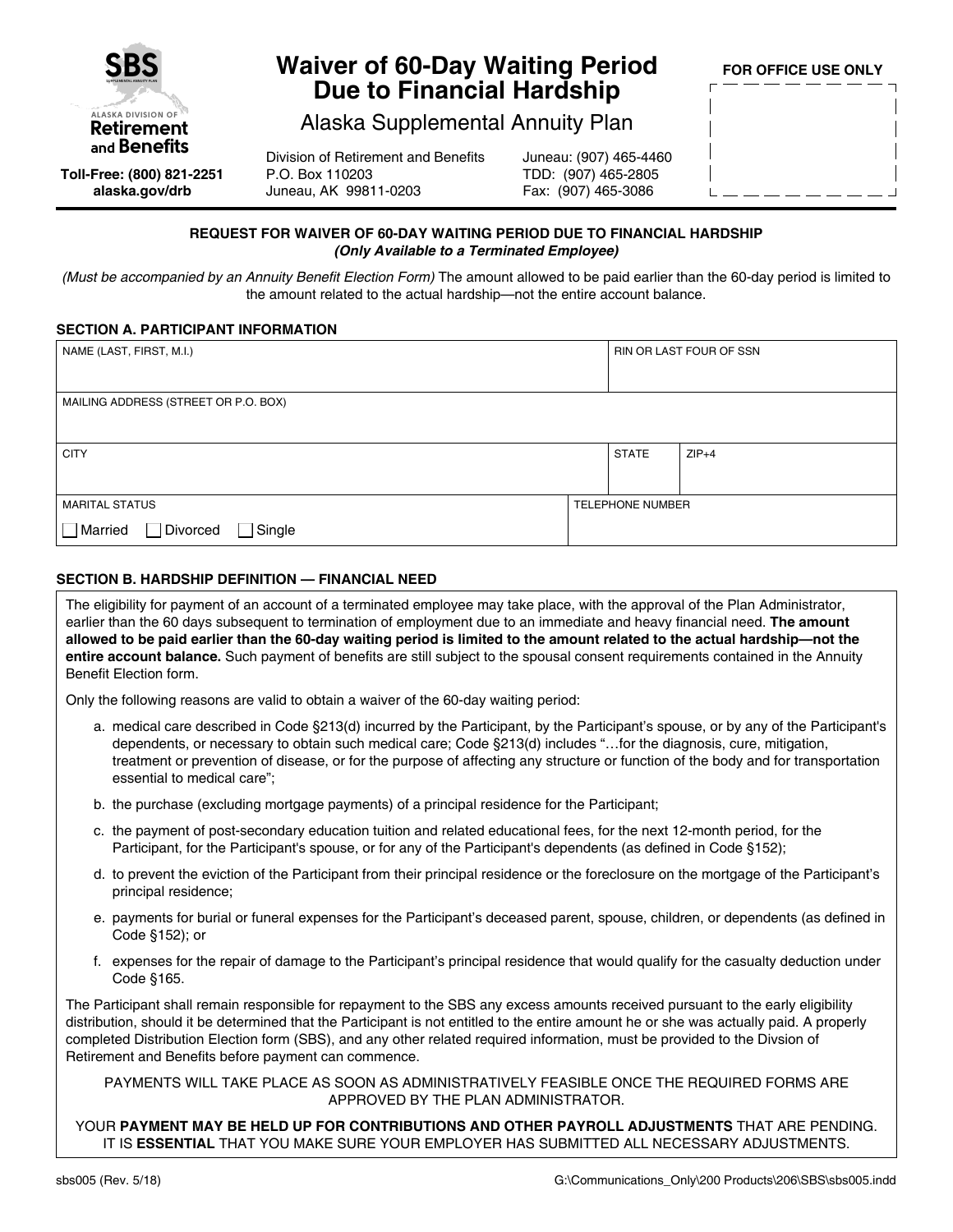# **Request for Waiver of 60-Day Waiting Period Due to Financial Hardship**

Alaska Supplemental Annuity Plan

### **SECTION C. PARTICIPANT'S WRITTEN STATEMENT AND PROOF REQUIRED AS TO FINANCIAL NEED**

| supported by documentation (attached). |                                         |                                                       |                                                                                                    |                                                                                                                                                                                                                                                                                                                                                                                                                                                                                                                                   |
|----------------------------------------|-----------------------------------------|-------------------------------------------------------|----------------------------------------------------------------------------------------------------|-----------------------------------------------------------------------------------------------------------------------------------------------------------------------------------------------------------------------------------------------------------------------------------------------------------------------------------------------------------------------------------------------------------------------------------------------------------------------------------------------------------------------------------|
|                                        |                                         |                                                       | Only the following reasons are valid to obtain a waiver of the 60-day waiting period:              |                                                                                                                                                                                                                                                                                                                                                                                                                                                                                                                                   |
|                                        |                                         |                                                       | I am applying for hardship for the following reason(s). Please circle all the appropriate reasons. |                                                                                                                                                                                                                                                                                                                                                                                                                                                                                                                                   |
| a. medical                             |                                         | b. purchase of residence                              | c. education                                                                                       | d. prevent eviction/foreclosure                                                                                                                                                                                                                                                                                                                                                                                                                                                                                                   |
| e. burial/funeral expenses             |                                         |                                                       | f. principal residence casualty damage                                                             |                                                                                                                                                                                                                                                                                                                                                                                                                                                                                                                                   |
|                                        |                                         |                                                       |                                                                                                    | For each of the hardship reasons circled, please provide a full description (attach additional pages if necessary) as to:                                                                                                                                                                                                                                                                                                                                                                                                         |
|                                        |                                         |                                                       |                                                                                                    | 1. The "facts and circumstances" that make your financial need one that fits the definitions listed in Section B.                                                                                                                                                                                                                                                                                                                                                                                                                 |
| to support your claim;                 |                                         |                                                       |                                                                                                    | a. If medical: attach a relevant doctor's statement, explanation of benefits (EOB's) for out of pocket expenses, COBRA costs                                                                                                                                                                                                                                                                                                                                                                                                      |
| support your claim;                    |                                         |                                                       |                                                                                                    | b. If purchase of residence: attach documentation that provides the purchase price, the closing costs (if applicable), etc., to                                                                                                                                                                                                                                                                                                                                                                                                   |
|                                        | period, etc., to support your claim;    |                                                       |                                                                                                    | c. If payment of post-secondary education: attach documentation for education related expenses for the next 12-month                                                                                                                                                                                                                                                                                                                                                                                                              |
|                                        |                                         |                                                       |                                                                                                    | d. If to prevent eviction or foreclosure: attach appropriate documentation that shows the eviction notice and that it was<br>properly served, the amount(s) due, and/or a foreclosure notice and amount owing, etc., to support your claim.                                                                                                                                                                                                                                                                                       |
|                                        |                                         |                                                       | deceased along with documentation of expenses to support your claim.                               | e. If payments for burial or funeral expenses: deceased death certificate and documentation of participant's relationship to the                                                                                                                                                                                                                                                                                                                                                                                                  |
|                                        |                                         |                                                       | damage along with documentation of expenses to support your claim.                                 | f. If for the payment to repair principal residence resulting from casualty loss: evidence of sudden and unexpected nature of                                                                                                                                                                                                                                                                                                                                                                                                     |
|                                        |                                         | 2. Describe in detail why your need cannot be met by: |                                                                                                    |                                                                                                                                                                                                                                                                                                                                                                                                                                                                                                                                   |
|                                        | a. reimbursement or other compensation; |                                                       |                                                                                                    |                                                                                                                                                                                                                                                                                                                                                                                                                                                                                                                                   |
| b. insurance or otherwise;             |                                         |                                                       |                                                                                                    |                                                                                                                                                                                                                                                                                                                                                                                                                                                                                                                                   |
| c. insurance or otherwise;             |                                         |                                                       |                                                                                                    |                                                                                                                                                                                                                                                                                                                                                                                                                                                                                                                                   |
|                                        |                                         |                                                       | d. borrowing from commercial sources at reasonable commercial terms, i.e., denied bank loan.       |                                                                                                                                                                                                                                                                                                                                                                                                                                                                                                                                   |
|                                        |                                         |                                                       |                                                                                                    | You must also supply documentation that supports your request from external sources such as letters from a physician and<br>insurance denials for payments for medical requests, letters from mortgage providers as to delinquency amounts and actual<br>foreclosure potential and the amount, earnest money agreements and loan denials for home purchase requests, letters, and billings<br>from schools, etc., as to educational expenses that are due and payable. You must also complete the financial data report on page 4 |

of this form so that verification exists as to your actual financial need.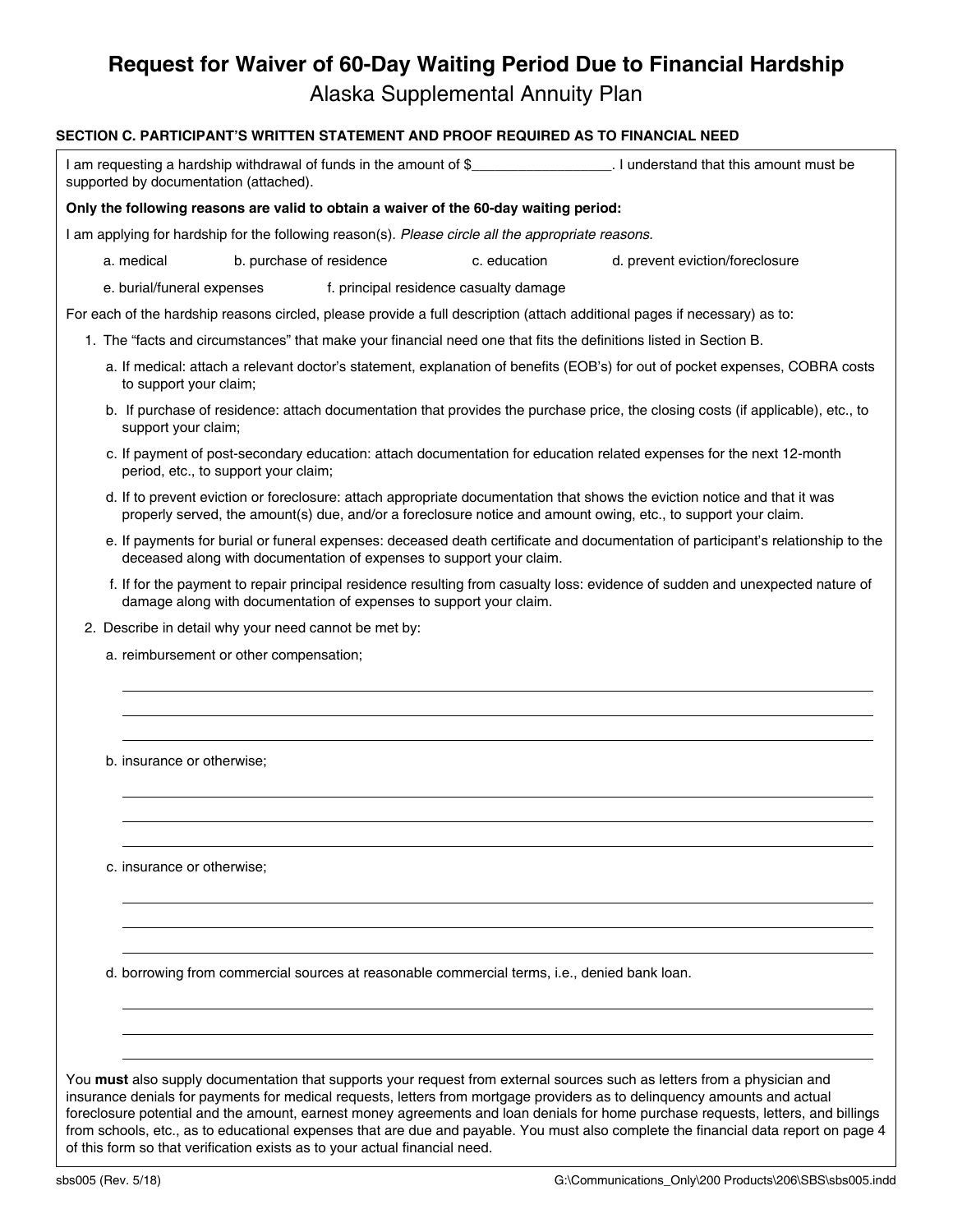# **Request for Waiver of 60-Day Waiting Period Due to Financial Hardship**

Alaska Supplemental Annuity Plan

### **SECTION D. CERTIFICATION OF PARTICIPATION**

I have read all of the instructions and information on this form, and I understand that the Plan Administrator is relying on the Participant's written statement and associated documentation that has been presented in support of Section C. I understand that it is my duty to inform you of any Qualified Domestic Relations Order, Child Support Enforcement Order, or Internal Revenue Service Order that entitles another person to a portion of my account payment.

In completing this form, I acknowledge that a person who knowingly makes a false statement, or falsifies or permits to be falsified, a record of the retirement system in an attempt to defraud the system, is guilty of a class A misdemeanor, which, upon conviction, is punishable by a fine of not more than \$500.00 or by imprisonment for not more than twelve months or both. AS 39.35.670; AS 11.56.210. I also acknowledge that a person who obtains funds and/or benefits by deception may be subject to prosecution for other crimes, including theft, which may be charged as misdemeanors or felonies with potential fines and penalties including imprisonment. I also acknowledge that a person who obtains funds and/or benefits from the system unlawfully may also be required to make restitution.

SIGNATURE PRESENTED IN A SERVICE OF SERVICE SIGNATURE PRESENTED IN A SERVICE OF SERVICE OF SERVICE OF SERVICE O

### **FOR OFFICIAL USE ONLY:**

| $\Box$ Approved    | $\Box$ Disapproved |             |
|--------------------|--------------------|-------------|
| PLAN ADMINISTRATOR |                    | <b>DATE</b> |